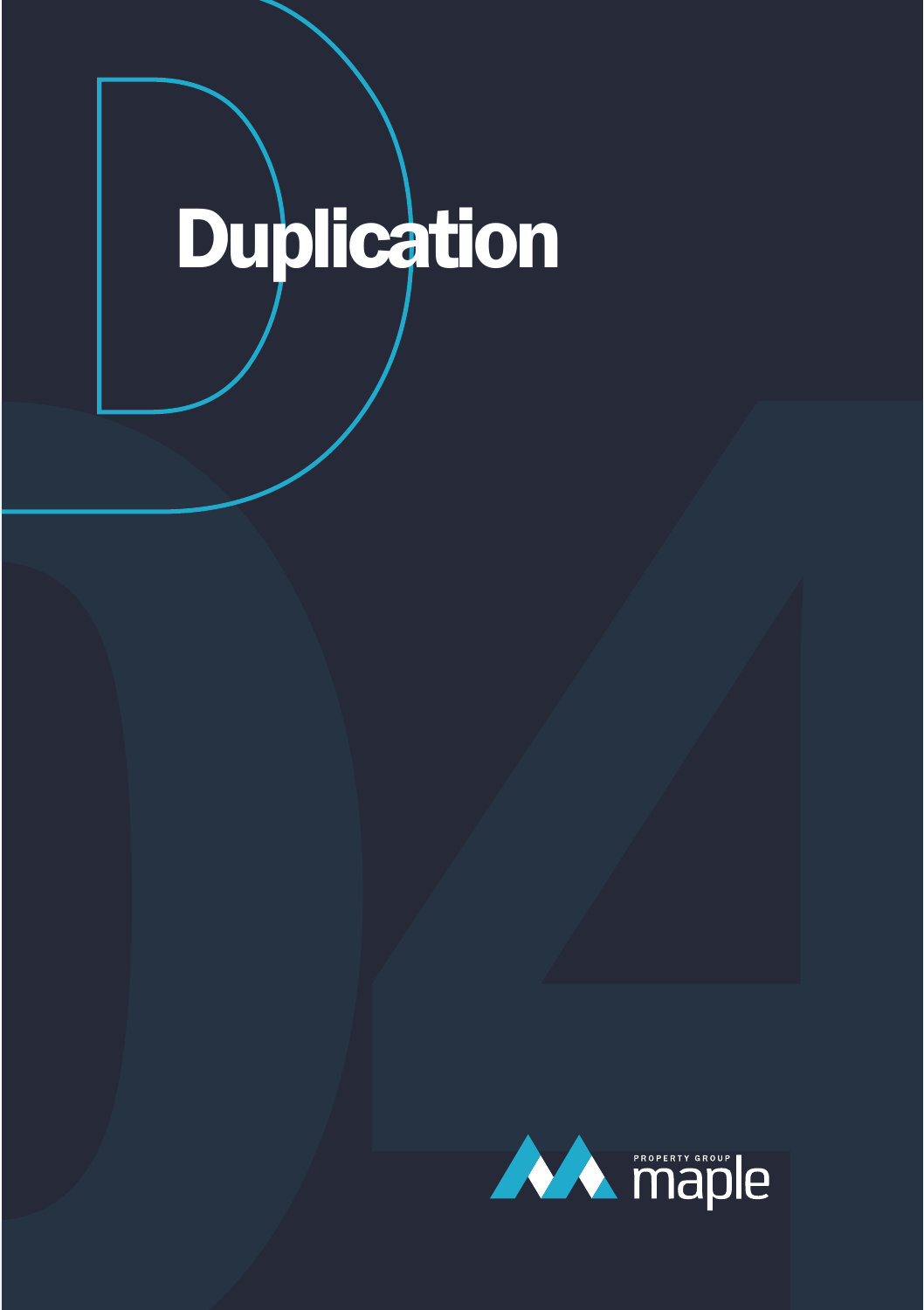Duplication is the idea that you can repeat the investment process to ensure you have sufficient wealth in retirement.

Duplication is the idea that you can repeat the investment process to ensure you have sufficient wealth in retirement.<br>There are many things to consider when creating a strategy than can be duplicated. For example, how oft There are many things to consider when creating a strategy that can be duplicated. For example, how often you are able to rein vest, how frequently you can borrow from financial institutions, how the risk of your current portfolio affects your ability to contin ue to increase your portfolio and how much are you required to accumulate based on your current circumstances.

When you apply for a home or investment loan, it often happens that the amount you are eligible for is different from the amount you should borrow.

Depending on your circumstances, your borrowing capacity may excite or disappoint you. In some instances financial institutions will advise that you are able to incur a high level of debt and this creates a positive emotional response - but don't act so fast, this can be detrimental, but more on that in a moment. On the other side of the coin, banks may give you an estimate of your borrowing capacity that does not meet your expectations and can leave you feeling that there are no viable options at that level. However, the best way to think about your borrowing capacity is what it allows you to do in years to come.

For example, a high borrowing capacity may mean that you are able to purchase a \$900,000 unit in the inner suburbs of Melbourne - great! But maybe not. Did you know that rental yields on units that price are often below 3% meaning that you will have to fork out some of your own money to sustain the loan. This will effectively put a strain on your finances and severely limit your ability to continue to invest in the future. On the other hand a low borrowing capacity doesn't mean you can't invest at all, it simply means you have to find something within your price range. This can have the benefit of having better rental yields and the ability to invest in a second property sooner in the future! Diversifi cation is a key factor in the success of an investment portfolio and without the ability to duplicate, diversification is impossible.

 Make no mistake, a good borrowing capacity is not a bad thing, and in fact it does give you more options, it is simply important not to abuse it. To give yourself more options you should do everything you can to boost your borrowing capacity. There are small things that can be changed before applying that will greatly increase your chance of receiving a higher borrowing capacity which is why it is always best to speak to an experienced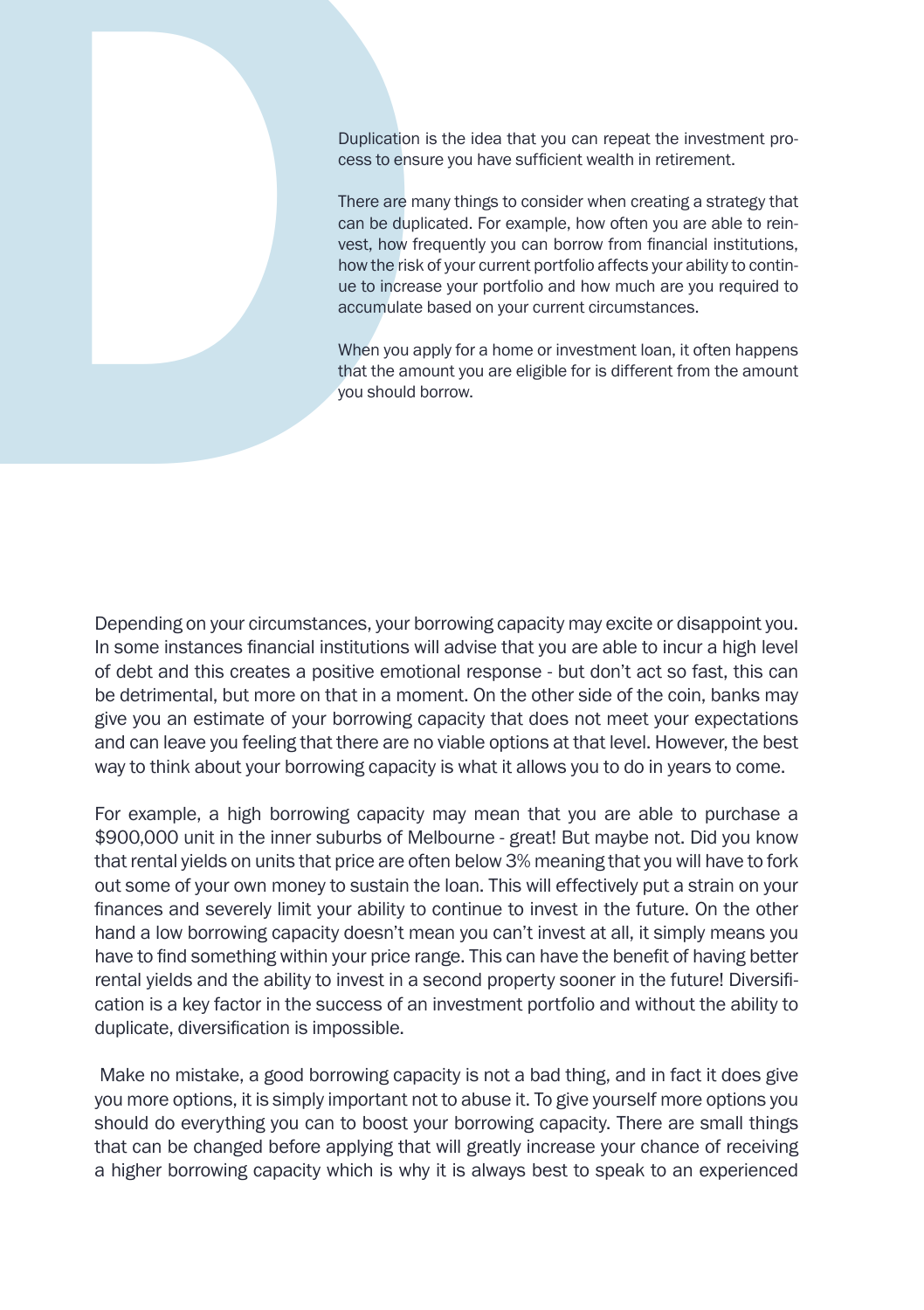professional before applying for any type of loan whether it is a personal, home or investment loan.

Borrowing too much at the wrong time can potentially set you back years. This is because everybody's circumstances are unique and there are many factors that need to be considered and your specific goals and objectives can change what you should be doing at each stage of your journey.

Many people actually have the ability to invest right now and are unaware of it. If you have been paying your mortgage for a few years you may be able to actually utilise the equity built in your home as a deposit for another property. A common misconception is that using your equity as a deposit is somehow riskier than saving for a deposit. In fact this is not the case. Using your equity as a deposit simply increases the loan on your home. When it comes to the risk of default, it is irrelevant where the deposit comes from as the banks still have title over both of the properties in any event.

A Lot of people start a family and buy a family home and after 10 years they usually see the following happen:

> At a modest annual capital growth rate of 5% a \$400,000 house would be worth just over \$650,000; and The mortgage would have reduced from somewhere around \$360,000 to \$287,000.

This opens up the opportunity to borrow extra against your home to enable you to invest which not only helps you build your wealth at a much faster rate and may carry serious tax benefits!

Experts say that using more than 30 percent of of your income towards your mortgage repayment can lead to mortgage stress and taking yourself to this level with one purchase will greatly hinder your ability for further investment.

## DID YOU KNOW?

Only 2% of Australians own more than one property while the average Australian would need at least 5 average investments to fund a comfortable lifestyle both before and in retirement.

The first step in determining how often you will need to duplicate your strategy is figuring out what income you will need in retirement.

First, consider your normal spending, your debts and your income. Then you have to consider your lifestyle goals such as holidays and other purchases such as upgrading the car every 5 years or so.

As an example, the yearly realistic expenses for the average family with a paid off home and 2 cars paid off would be around \$75,000.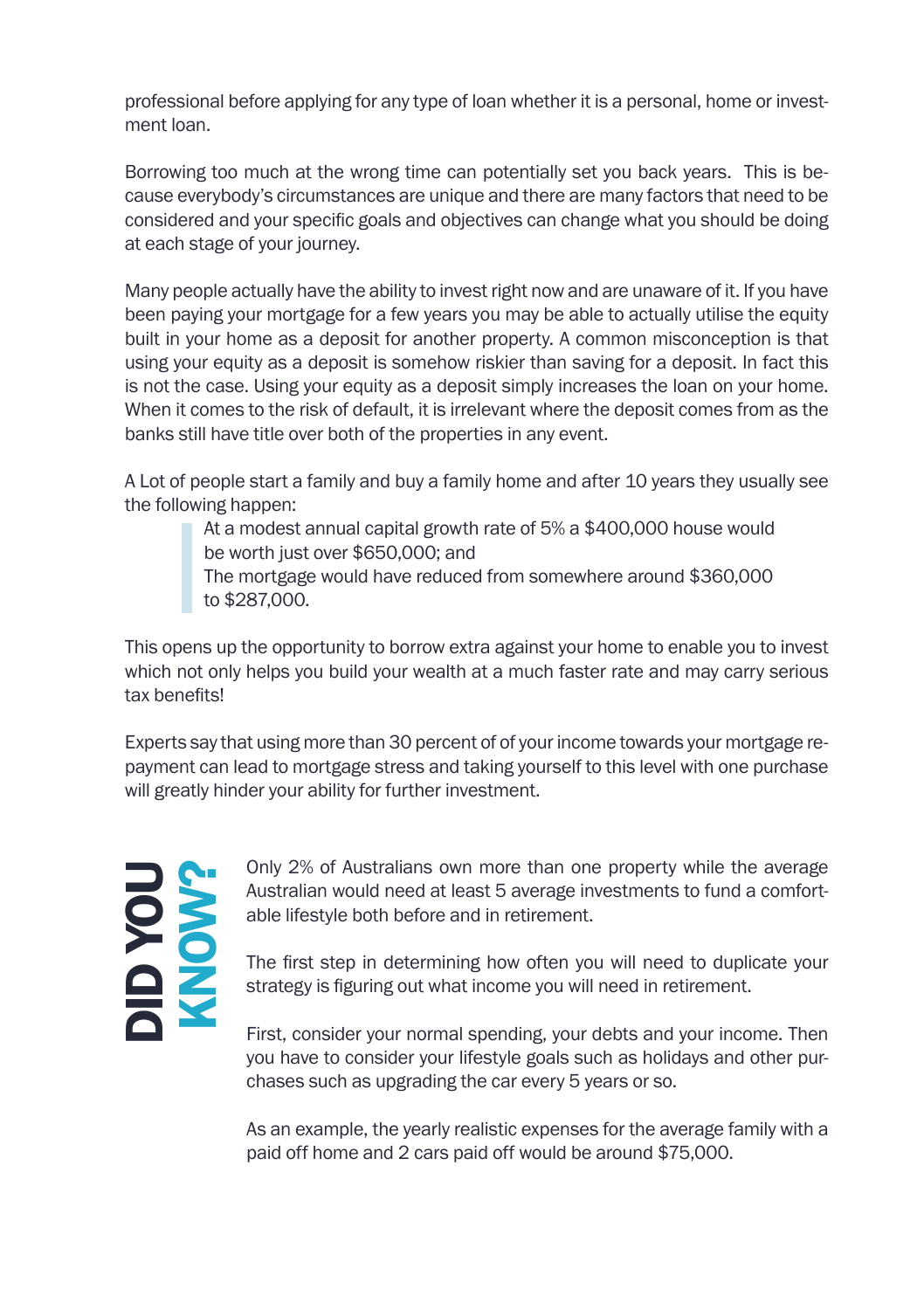A break down of these costs can be found below for an average couple. As an exercise you can fill in what your expenses are compared to the average in the empty boxes provided.

| <b>Expenses</b>                                                                                       | <b>Realistic Annual</b><br><b>Average</b> | <b>Your Own Annual</b><br><b>Average</b> |
|-------------------------------------------------------------------------------------------------------|-------------------------------------------|------------------------------------------|
| <b>Council Rates</b>                                                                                  | \$4,032                                   | \$                                       |
| Vehicles Expenses: Petrol, Registration,<br>insurance, Servicing, Continuous Upgrade<br>every 5 years | \$19,929                                  | \$                                       |
| Phone/Internet/Subscriptions                                                                          | \$3,420                                   | \$                                       |
| Utilities: Water, Electricity, Gas                                                                    | \$4,896                                   | \$                                       |
| Groceries                                                                                             | \$14,610                                  | \$                                       |
| Misc Spending/Recreation                                                                              | \$12,001                                  | \$                                       |
| Gym/Club Memberships                                                                                  | \$360                                     | \$                                       |
| Holidays                                                                                              | \$15,000                                  | \$                                       |
| Other                                                                                                 | \$4,896                                   | \$                                       |
| <b>TOTAL</b>                                                                                          | \$74,248                                  | Ś                                        |

Once you work out your total figure you can then work out the wealth you need to be able to create to achieve that lifestyle.

If we work on the realistic average you would need to achieve an annual income of \$75,000 then you would need roughly \$1,500,000 in paid off assets (assuming you know how to get a good yield on your investments).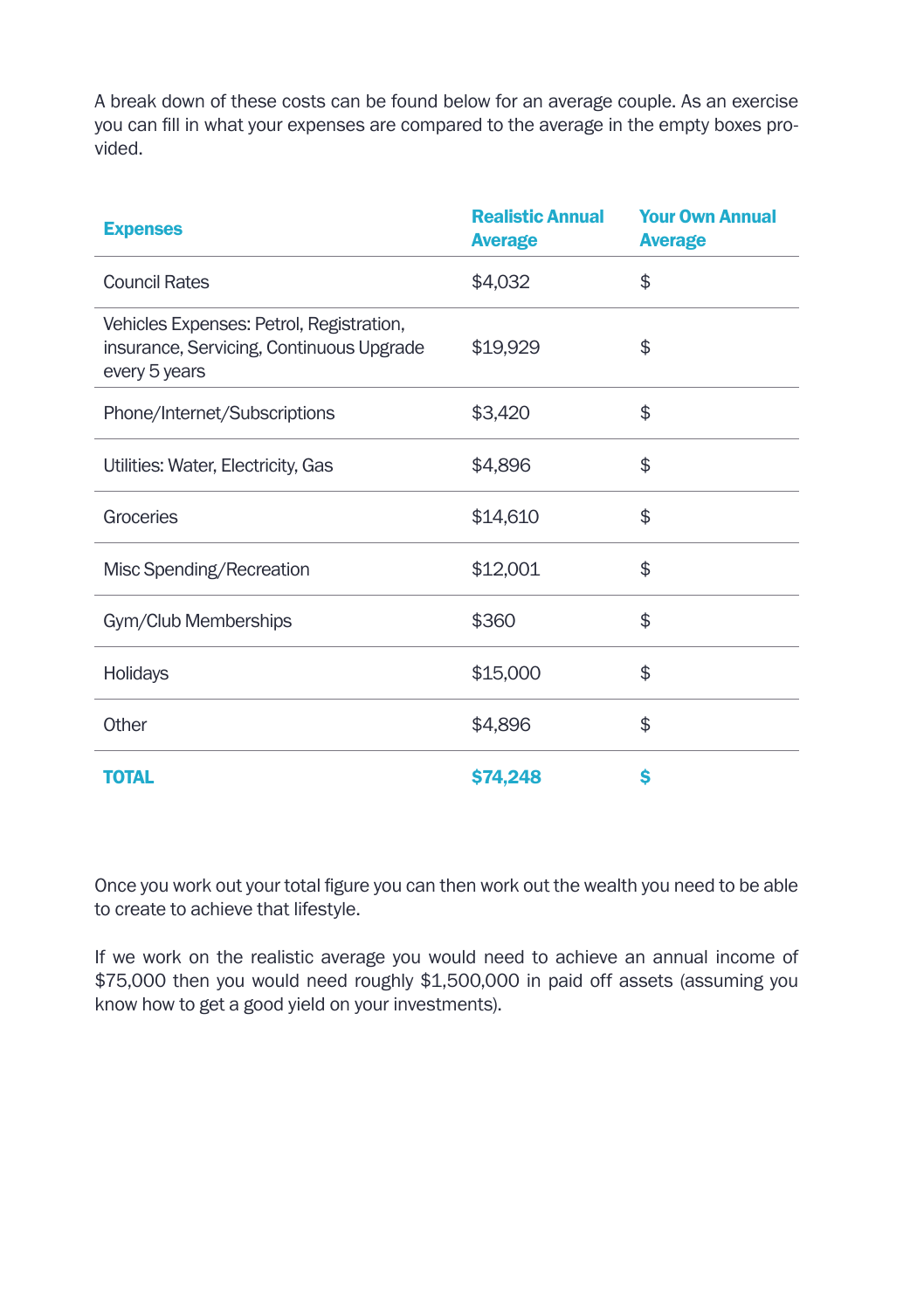However, it isn't as simple as just accumulating your total figure because not all investments can give you a consistent 5% return, especially if you have never worked with a professional. In actual fact the more expensive a property the lower the rental yield, as can be seen in the below table.

This table shows average rental yields against property value across the Australian market.

| <b>Property Value</b> | <b>Rental Yield</b> | <b>Annual income</b> | <b>Annual income</b><br>w/\$1,500,000<br><b>Portfolio</b> |
|-----------------------|---------------------|----------------------|-----------------------------------------------------------|
| \$1,500,000           | 2.4%                | \$36,600             | \$36,000                                                  |
| \$750,000             | 2.8%                | \$21,000             | \$42,000                                                  |
| \$500,000             | 4%                  | \$20,000             | \$60,000                                                  |
| \$400,000             | 5.2%                | \$20,800             | \$78,000                                                  |
| \$300,000             | 5.6%                | \$16,800             | \$84,000                                                  |

\*these are average figures, rental yield against property cost will vary from area to area\*

This is why it is important to not only consider your overall goal when making investment decisions but you should also be considering your next move and how it affects your ability to invest in the future.

This is why it's important to speak to an experienced professional to ensure you select investments at the right price range, appropriate to your overall goals and timeframe.